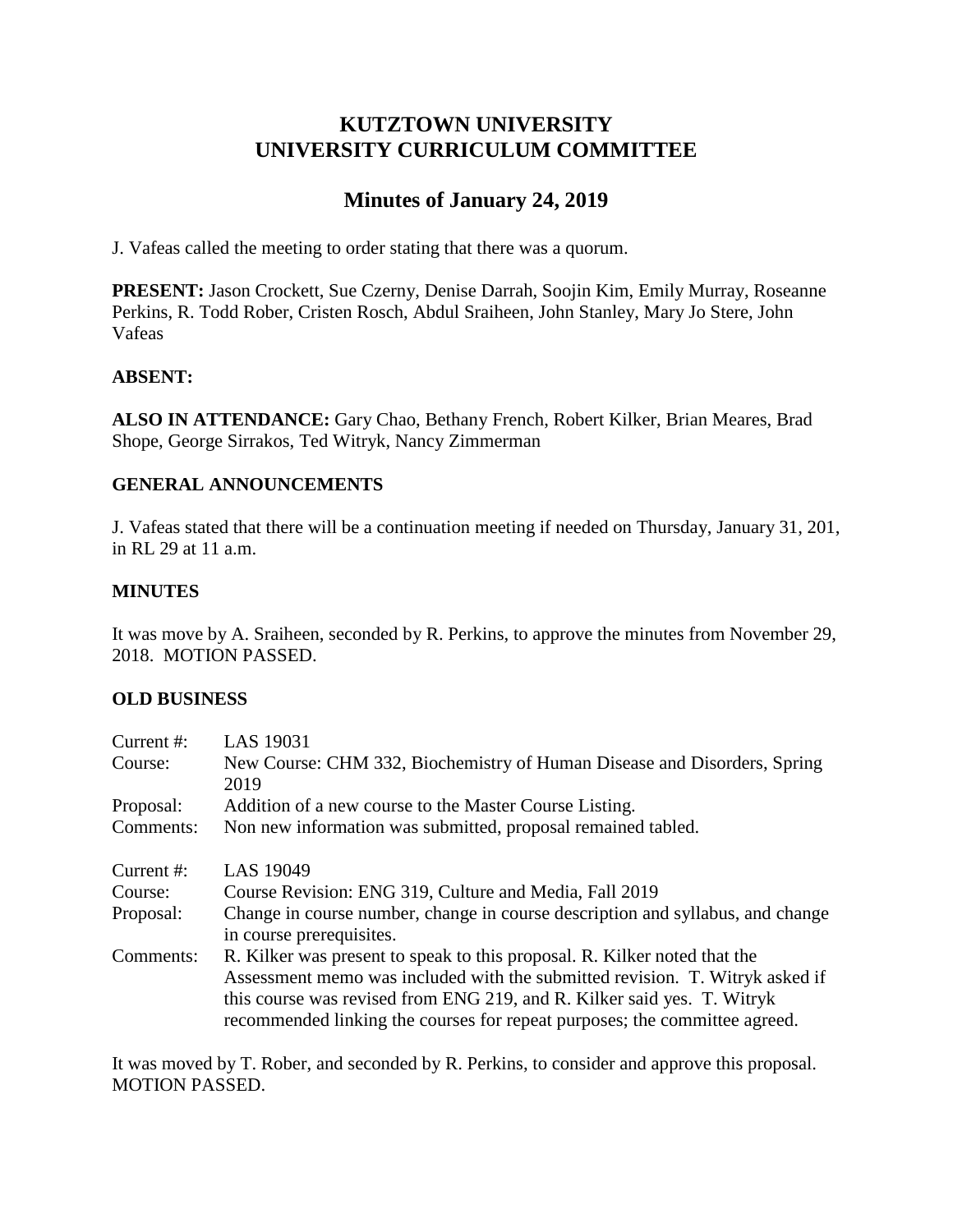#### **NEW BUSINESS**

## **College of Business**

It was proposed by J. Vafeas to change the order of the agenda and move COB 19066 to the end of the College of Business section of New Business. Proposal was moved by J. Vafeas, and seconded by S. Czerny. MOTION PASSED.

| Current #: | <b>COB 19068</b>                                                                                                                                                                                                                                                      |
|------------|-----------------------------------------------------------------------------------------------------------------------------------------------------------------------------------------------------------------------------------------------------------------------|
| Course:    | New Course: SCM 260, Principles of Supply Chain Management, Fall 2019                                                                                                                                                                                                 |
| Proposal:  | Addition of a new course to the Master Course Listing.                                                                                                                                                                                                                |
| Comments:  | G. Chao was present to speak to this proposal. T. Witryk asked to clarify the<br>prerequisites, and they were clarified to read "[ECO 11 and ECO 12] or ECO 10;<br>and COM 10". G. Chao noted this is to accommodate both Business majors and<br>non-Business majors. |

It was moved by S. Kim, and seconded by T. Rober to consider and approve this proposal. MOTION PASSED.

The following proposals were moved by A. Sraiheen, and seconded by S. Kim, to consider and approve as a block. MOTION PASSED.

| COB 19069 | Proposal:<br>Comments:              | New Course: SCM 361, Principles of Business Logistics, Fall 2019<br>Addition of a new course to the Master Course Listing.<br>G. Chao was present to speak to this proposal.           |
|-----------|-------------------------------------|----------------------------------------------------------------------------------------------------------------------------------------------------------------------------------------|
| COB 19070 | Proposal:<br>Comments:              | New Course: SCM 362, Supply Chain Analytics, Fall 2019<br>Addition of a new course to the Master Course Listing.<br>G. Chao was present to speak to this proposal.                     |
| COB 19071 | Proposal:<br>Comments:              | New Course: SCM 363, Global Transportation Management, Fall 2019<br>Addition of a new course to the Master Course Listing.<br>G. Chao was present to speak to this proposal.           |
| COB 19072 | Proposal:<br>Comments:              | New Course: SCM 364, Lean Warehouse Management, Fall 2019<br>Addition of a new course to the Master Course Listing.<br>G. Chao was present to speak to this proposal.                  |
| COB 19073 | Proposal:<br>Comments:              | New Course: SCM 365, Sustainability in Supply Chain, Fall 2019<br>Addition of a new course to the Master Course Listing.<br>G. Chao was present to speak to this proposal.             |
| COB 19074 | Fall 2019<br>Proposal:<br>Comments: | New Course: SCM 366, Enterprise Systems and Integrated Business Processes,<br>Addition of a new course to the Master Course Listing.<br>G. Chao was present to speak to this proposal. |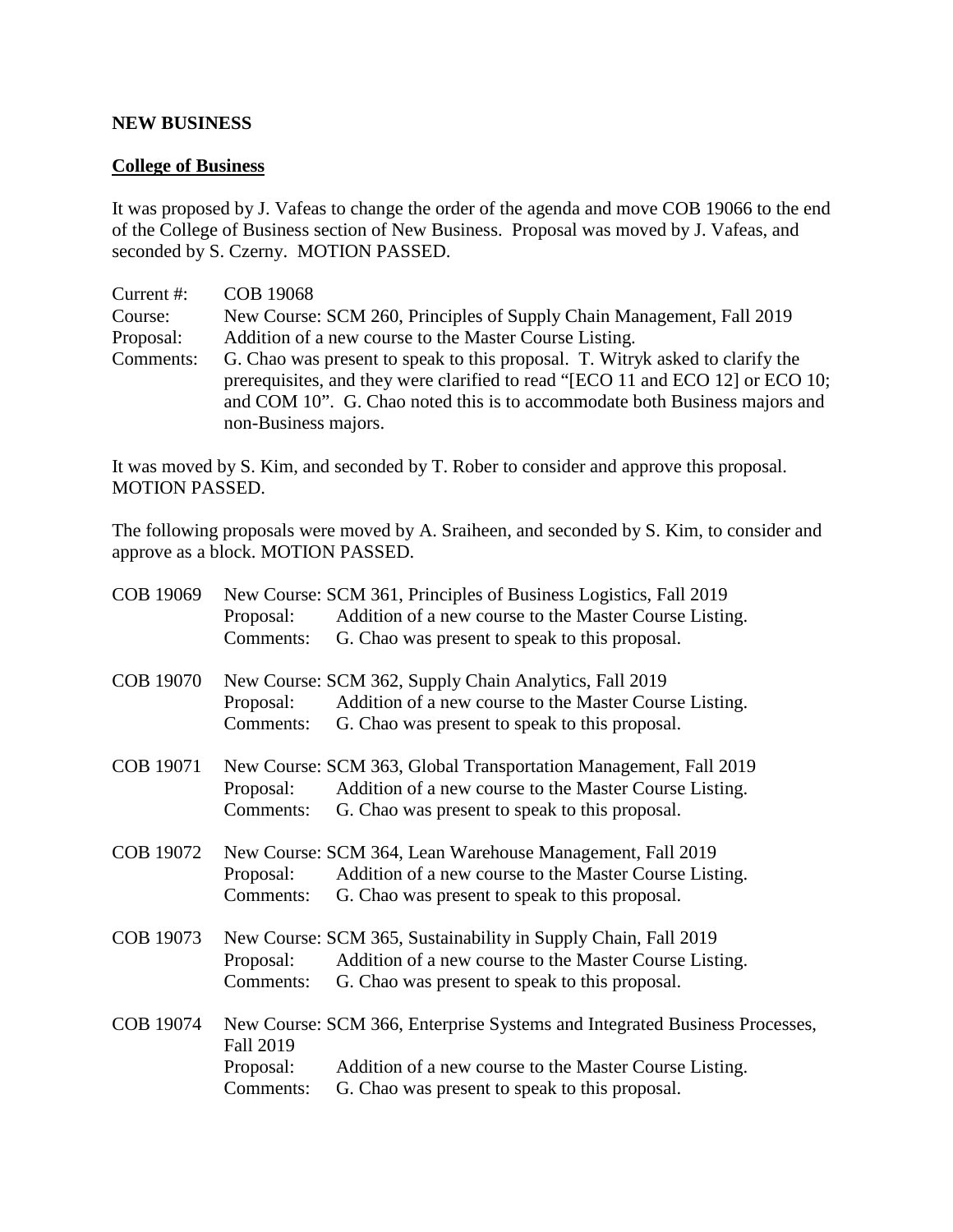| COB 19075     | New Course: SCM 367, Supply Chain System Design and Planning, Fall 2019              |  |
|---------------|--------------------------------------------------------------------------------------|--|
|               | Addition of a new course to the Master Course Listing.<br>Proposal:                  |  |
|               | Comments:<br>G. Chao was present to speak to this proposal.                          |  |
| COB 19076     | New Course: SCM 368, Strategic Procurement and Sourcing, Fall 2019                   |  |
|               | Addition of a new course to the Master Course Listing.<br>Proposal:                  |  |
|               | Comments:<br>G. Chao was present to speak to this proposal.                          |  |
| Current $#$ : | <b>COB 19077</b>                                                                     |  |
| Course:       | Course Revision: MGM 371, Selected Topics in Management, Fall 2019                   |  |
| Proposal:     | Change in course prerequisites.                                                      |  |
| Comments:     | G. Chao was present to speak to this proposal. J. Vafeas noted this proposal is for  |  |
|               | the shell course for selected topics, and not a topical syllabus itself. Any         |  |
|               | prerequisites approved with the shell are applied to any topic that is taught in it. |  |

It was moved by A. Sraiheen, and seconded by T. Rober, to consider and approve this proposal. MOTION PASSED.

| Current $#$ : | COB 19066                                                          |
|---------------|--------------------------------------------------------------------|
| Program:      | New Program: BSBA Business Administration, Supply Chain Management |
|               | Track, Fall 2019                                                   |
| Proposal:     | Addition of a new concentration/track program.                     |
| Comments:     | G. Chao was present to speak to this proposal.                     |

It was moved by NAME HERE, and seconded by NAME HERE to consider and approve this proposal. MOTION PASSED.

## **College of Education**

| Current $#$ : | <b>COE 19019</b>                                                                                                                                                                                                                                                                                                                                                                                                                                                                                                              |
|---------------|-------------------------------------------------------------------------------------------------------------------------------------------------------------------------------------------------------------------------------------------------------------------------------------------------------------------------------------------------------------------------------------------------------------------------------------------------------------------------------------------------------------------------------|
| Course:       | Course Revision: SEU 422, World Language Instructional Methods for Middle<br>and High School, Fall 2019                                                                                                                                                                                                                                                                                                                                                                                                                       |
| Proposal:     | Change in course number and title, change in course description, change in course<br>syllabus, and replaces another course (linked for repeat purposes).                                                                                                                                                                                                                                                                                                                                                                      |
| Comments:     | N. Zimmerman and G. Sirrakos were present to speak to this proposal. B. Meares<br>noted that the course number will be SEU 422. J. Vafeas noted that there were<br>two prerequisites, and recommended changing the undergraduate prerequisite to<br>"permission of the department." G. Sirrakos asked if that would mean manual<br>entry of students by the department staff, and T. Witryk responded no, the<br>department just approves the students and send them to the Registrar's Office to<br>register for the course. |

It was moved by A. Sraiheen, and seconded by T. Rober, to consider and approve this proposal. MOTION PASSED.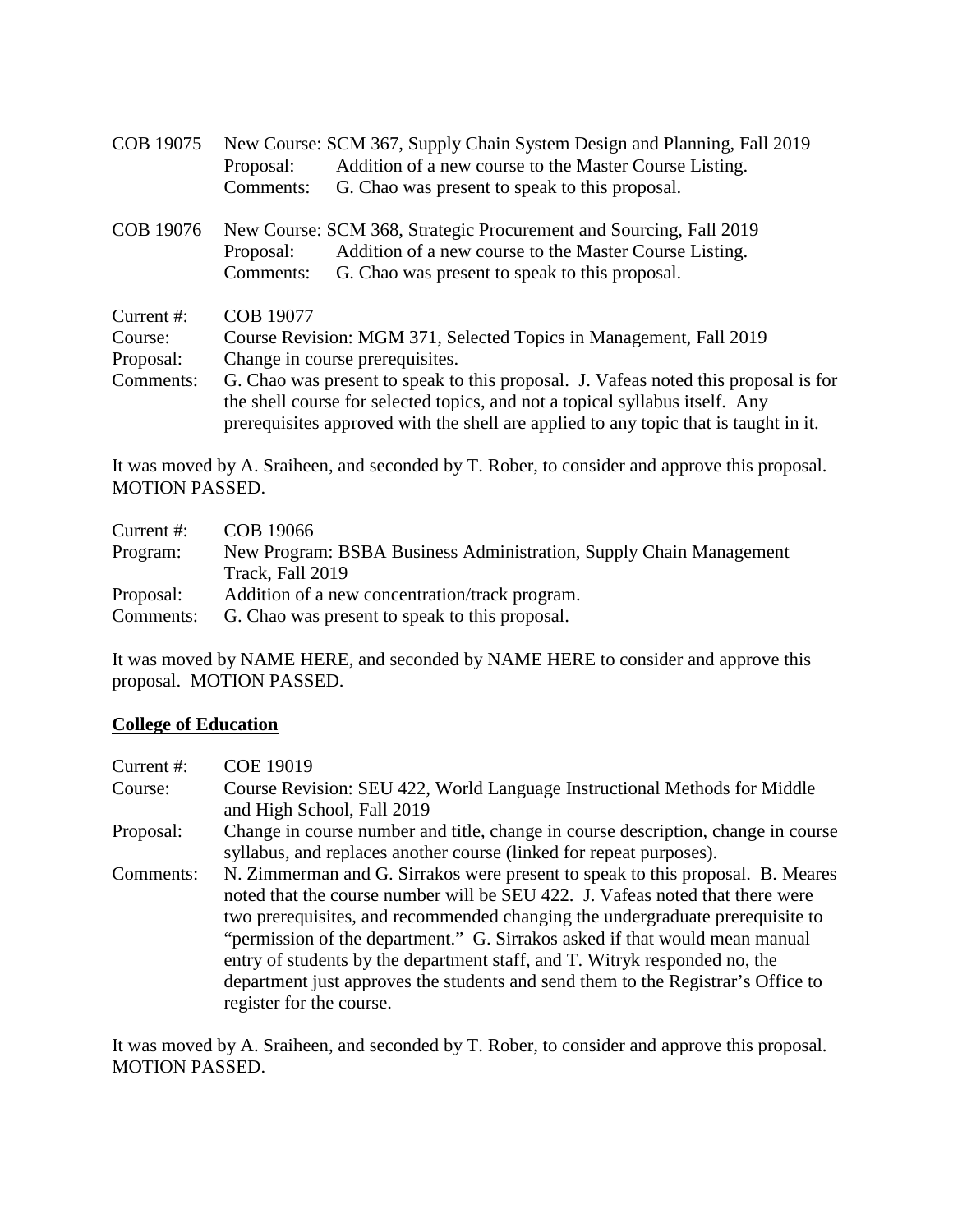| Current #: | <b>COE 19021</b>                                                                    |
|------------|-------------------------------------------------------------------------------------|
| Course:    | Course Revision: COU 538, The Addicted Family, Fall 2019                            |
| Proposal:  | Change in course prerequisites.                                                     |
| Comments:  | The committee noted that this proposal is missing a new syllabus, full rationale,   |
|            | and that there is no curriculum map attached. It was recommended this be tabled     |
|            | to await missing documents. D. Darrah asked if it could still be passed for Fall if |
|            | that happens, and it can still meet the deadline for the Fall 2019 effective date.  |

It was moved by D. Darrah, and seconded by T. Rober, to consider and approve this proposal. It was moved by D. Darrah, and seconded by S. Czerny, to table this proposal. MOTION PASSED.

#### **College of Liberal Arts & Sciences**

| Current $#$ : | LAS 19052                                                                        |
|---------------|----------------------------------------------------------------------------------|
| Program:      | Program Revision: BS Public Administration, Fall 2019                            |
| Proposal:     | Change in concomitant program electives.                                         |
| Comments:     | J. Vafeas noted that it only has the old General Education check sheet and needs |
|               | the new General Education check sheet attached to it. Also noted that the check  |
|               | sheet refers to LAS electives, when free electives can be any course from any    |
|               | college. Assessment memo was lacking and needs completion. QPA term needs        |
|               | to be changed to GPA.                                                            |

It was moved by A. Sraiheen, and seconded by S. Kim, to consider and approve this proposal. It was moved by C. Rosch, and seconded by A. Sraiheen, to table this proposal. MOTION PASSED.

#### **Distance Education Offerings**

| Current $#$ : | COE 19024                                                                 |
|---------------|---------------------------------------------------------------------------|
| Course:       | Distance Education Offering: COU 510, Diagnosis and Treatment Planning in |
|               | Counseling, Summer I 2019                                                 |
| Proposal:     | Request to offer course via Distance Education.                           |

It was moved by T. Rober, and seconded by D. Darrah, to consider and approve this proposal. MOTION PASSED.

Current #: Course: Proposal: Comments:

It was moved by NAME HERE, and seconded by NAME HERE to consider and approve this proposal. MOTION PASSED.